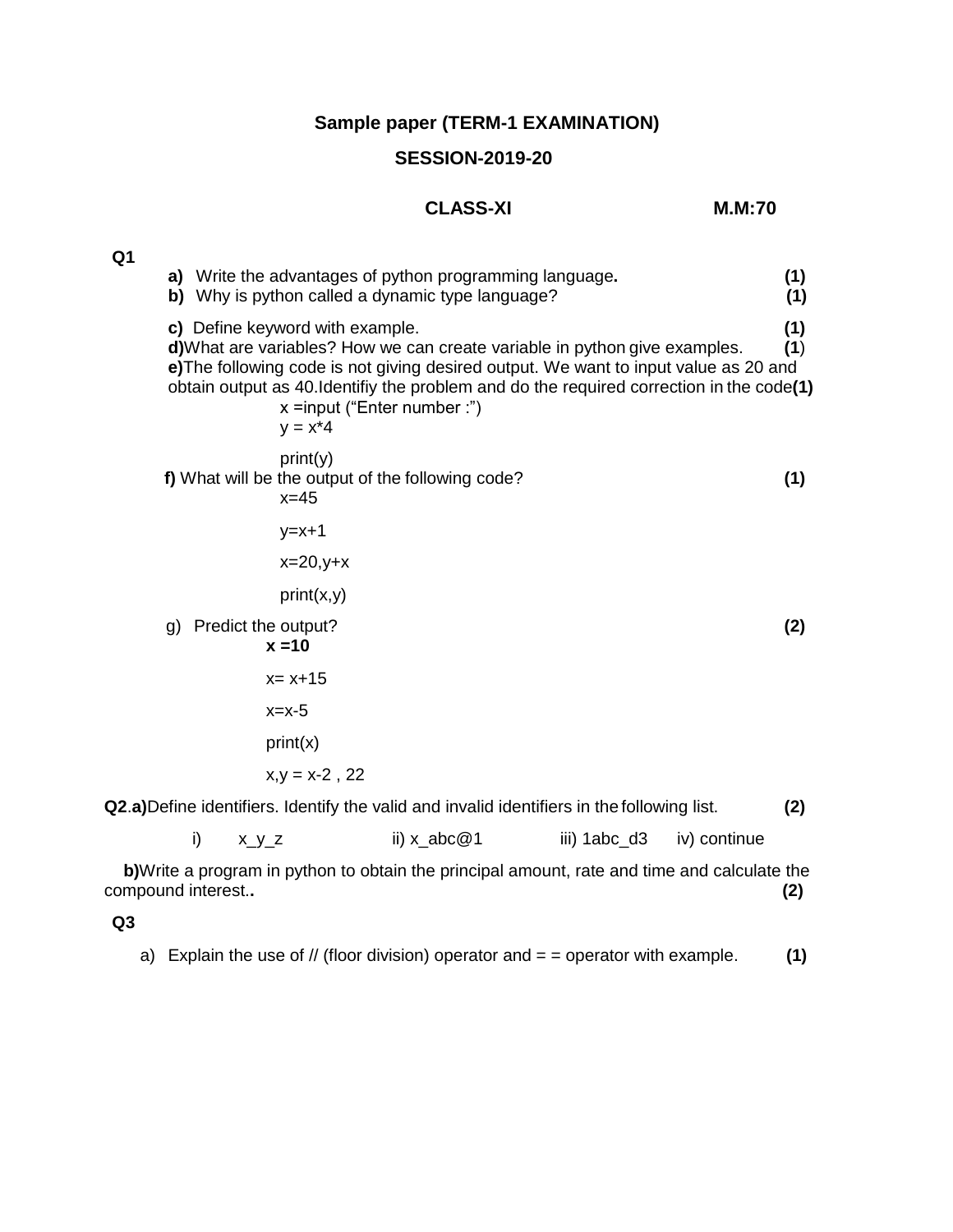|           | b) Explain mutable and immutable data types in python.                                                                                                                                                                                                                                   |                   |  |
|-----------|------------------------------------------------------------------------------------------------------------------------------------------------------------------------------------------------------------------------------------------------------------------------------------------|-------------------|--|
|           | c) Identify the type of following literals?<br>ii) 23789 iii) "True" iv) 0XFACE<br>i) 45.789                                                                                                                                                                                             | (2]               |  |
|           | d) Explain implicit and explicit type casting.<br>e) Write the equivalent python expression for the following expressions.<br>i) √a <sup>2</sup> +b <sup>2</sup> +c <sup>2</sup><br>ii) $(p + q) / (r + s)^4$                                                                            | (2)<br>(2)        |  |
|           | What will be the output produced by following code?<br>f)<br>$a,b,c,d = 9.2$ , 2.0, 4, 21<br>$(a/2)$ print $(a//4)$<br>print<br>$print(b**c) print(a%c)$                                                                                                                                 | (2)               |  |
| Q4        |                                                                                                                                                                                                                                                                                          |                   |  |
| criteria. | a) Write a program to find the factorial of a number.<br>b)Write a program in python to calculate the telephone bill of a customer based on the following                                                                                                                                | (4)<br>(4)        |  |
|           | For the first 100 callls the minimum bill amount is 100 Rs.<br>For the next 50 calls Rs. 0.40 per call will be charged extra.<br>ii.<br>For the next 50 callls Rs. 0.50 per call will be charged extra.<br>iii.<br>iv. For the calls beyond 200 Rs. 0.60 per call will be charged extra. |                   |  |
|           | c)Write a program python to find the roots of a quadratic equation $ax^2 + bx + c$ .<br>d)Write a program in python to perform arithmetic operations $(+, -, *, ', %).$<br>e) Write a program in python to enter a number and check whether it is positive or negative.                  | (3)<br>(3)<br>(3) |  |
|           |                                                                                                                                                                                                                                                                                          |                   |  |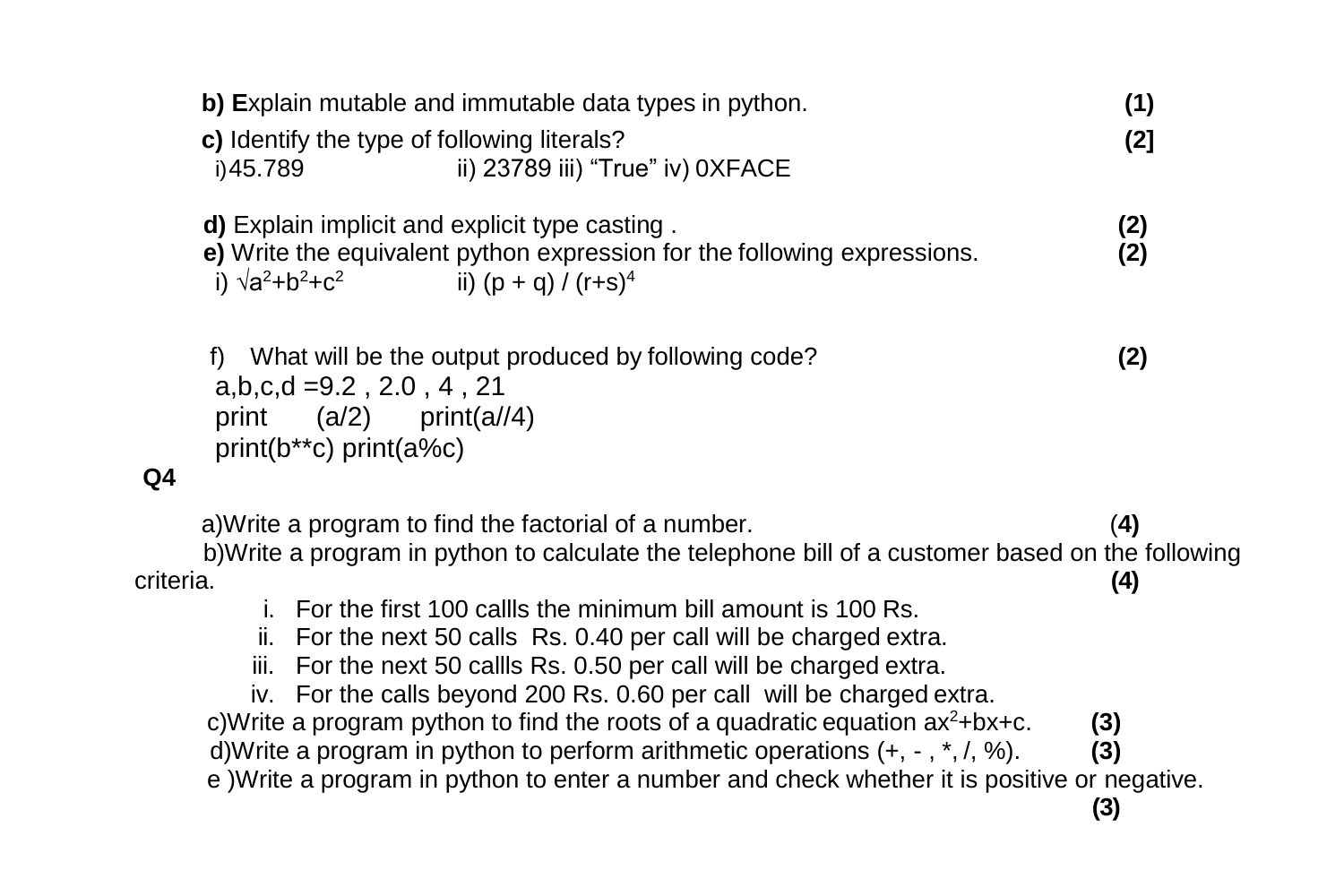**Q5**

**a)** Write a program in python to enter a number and check whether it is prime number or not(**4)**

 b) Write a program to find the sum of natural numbers between 1 to n separately. **(3)** c)Define what are iteration statements .Write the syntax of while loop . **(2)** d) Write the following program using while loop. **(2)** for I in range(1,16): if  $i\%3 = 0$  :

print(i)

## **Q6 Predict Output :- (2x4=8)**

```
a) for i in '123':
```

```
 print("guru99",i,)
```

```
b) for j in range (10,6,-2):
print(j*2)
```

```
c) for x in range (10,20):
     if(x%2==0):
     continue
      print(x)
d) count=0
    while count<10:
       print("Hello")
```
count+=1